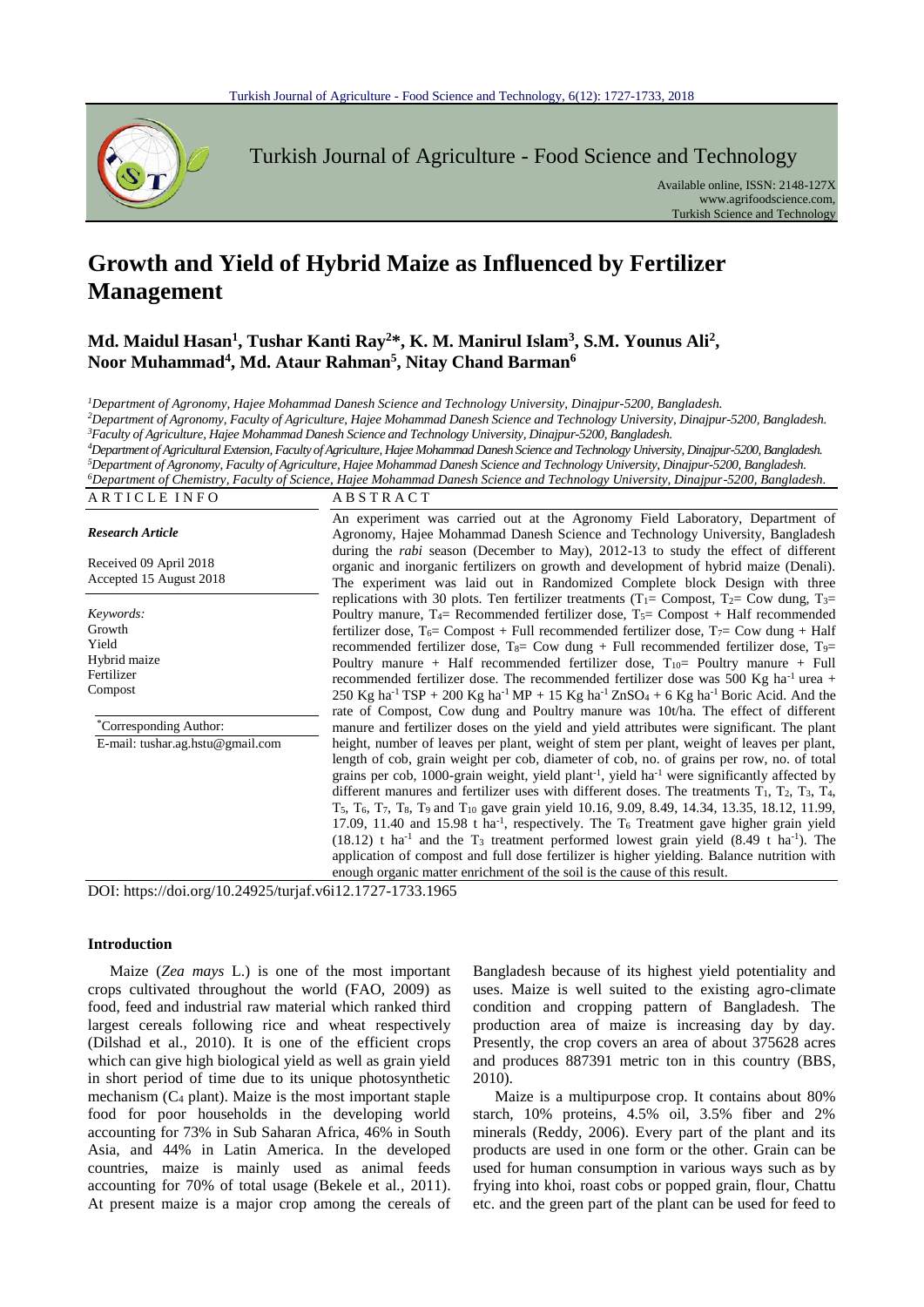cattle. As a commercial crop, maize is used for manufacturing starch, corn flakes, alcohol etc. As a food it can be consumed directly as green cobs, roast cobs or popped grain, flour, Chattu, poultry feed and its stalk can be used as cattle feed. Maize grain consumption (currently about 1.2 million tons per year) in Bangladesh is directly related to the poultry industry (FAO, 2010).

For maximum production of hybrid maize judicious management is very much important. Manure and fertilizer management is one of the most important factors for securing good yield of maize. Most of the farmer in our country used only high doses of chemical fertilizers for higher production. But it is already known that only the use of chemical fertilizer cause higher cost and toxic for land. The use of costly chemical fertilizers can be minimized or replaced by the use of locally available organic manures (Hegde, 1998). Furthermore, integrated use of organic and inorganic manures sustains the productivity of soil and crops in an integrated cropping system. This approach restores and sustains soil health and productivity in the long run, besides meeting the nutritional needs of crops (Satyajeet et al*.,* 2007).

Nutrients contained in organic manures are released more slowly and are stored for a longer time in the soil, thereby ensuring a long residual effect (Sharma and Mittra, 1991). Improvement of environmental conditions and public health concerns as well as the need to reduce the cost of fertilizing crops are also important reasons for advocating increased use of organic materials (Seifritz, 1982). Application of organic manures also improves the soil physical and microbial properties (Belay et al., 2001).

Finally, to elucidate the growth and yield performance of hybrid maize was carried out to know the effect of organic and inorganic fertilizer on growth and yield of hybrid maize.

# **Materials and Methods**

An experiment was conducted at the Agronomy Field Laboratory of Hajee Mohammad Danesh Science and Technology University, Bangladesh during the period from December 2012 to April 2013 to study fertilizer management on maize field of Denali hybrid maize variety. The study included variety- Denali hybrid maize; Fertilizer doses viz,  $T_1$ = Compost,  $T_2$ = Cow dung,  $T_3$ = Poultry manure,  $T_4$ = Recommended fertilizer dose,  $T_5$ = Compost + half recommended fertilizer dose,  $T_6$ = Compost + full recommended fertilizer dose,  $T_7$  Cow dung + half recommended fertilizer dose,  $T_8$ = Cow dung  $+$  full recommended fertilizer dose,  $T<sub>9</sub>=$  Poultry manure  $+$ half recommended fertilizer dose,  $T_{10}=$  Poultry manure + full recommended fertilizer dose. A Randomized Complete Block Design was used with three replications. The size of a unit plot was  $4.2 \text{ m} \times 2.5 \text{ m}$ . Total number of plots was 30.

Land preparation started in mid-December and fertilizers were applied as per treatment specification. In hybrid maize, the recommended fertilizer dose was 500 Kg ha<sup>-1</sup> urea + 250 Kg ha<sup>-1</sup> TSP + 200 Kg ha<sup>-1</sup> MP + 15 Kg ha<sup>-1</sup> Gypsum + 6 Kg ha<sup>-1</sup> Boric Acid. The rate of Compost, Cow dung and Poultry manure was  $10$  t ha<sup>-1</sup>. Seeding was done on 22 December 2012 at a spacing of 70 cm  $\times$  25 cm. The grain cobs were harvested on 10

April 2013. Observations were made in the respect of plant height, number of leaves per plant, weight of stem per plant, weight of leaves per plant, length of cob, grain weight per cob, diameter of cob, no. of rows per cob, no. of grains per row, no. of total grains per cob, 1000-grain weight, grain yield cob<sup>-1</sup>, grain yield ha<sup>-1</sup> and stover yield per plant.

# *Design of The Experiment and Layout*

The experiment was laid out in a Randomized Complete Block Design with three replications. The whole experimental area was first divided into three blocks. Each block was later divided into 10 plots. The size of each unit plot was  $4.2 \text{ m} \times 2.5 \text{ m}$ . Total number of unit plots are 30. The individual plots and the blocks were separated for irrigation drainage by 1.0 m and 1.5 m channels, respectively.

# *Detailed Procedures of Recording Of Data*

Plant height was measured from the base of the plant up to the tip of the tallest leaf. Total number of leaves per plant from the sample plants was counted and recorded. Weight of dried leaves was taken by using an electric balance. Weight of dried stem was taken by using an electric balance. Weight of cob was taken by using an electric balance. Cob length was recorded from the base to the apex of each cob. Cob diameter was recorded from averaged three point of each cob. Total number of rows per cob from the sample plants was counted and recorded. Total number of grains per row from the sample plants was counted and recorded. Total number of grains per plant from the sample plants was counted and recorded. One thousand clean dried grains were counted from the grains obtained from sample plants of each plot and weighed by using an electric balance and recorded. Grains obtained from each unit plot were sun-dried at l4% moisture and weighed carefully. The dry weights of grains of 10 sample plants were added to the respective plot yield to record the final grain yield/plant (g). Grains obtained from each unit plot were sun-dried at l4% moisture and weighed carefully. The dry weights of grains of 10 sample plants were added to the respective plot yield to record the final grain yield ha<sup>-1</sup>. After separation of grain from cob weight of dried portion was taken by using an electric balance.

#### *Statistical Analysis*

The collected data were compiled and tabulated before statistical analysis. Analysis of variance (ANOVA) was done with the help of a computer package (MSTAT-C) (Russel, 1986). Differences among the treatment means were determined using the Duncan's Multiple Range Test (DMRT) comparison method (Gomez and Gomez, 1984).

# **Results and Discussions**

#### *Plant Height*

The plant height of Denali hybrid maize variety significantly varied due to different treatments tested. All the treatments gave different plant height due to the different treatments ranging from 213.6 to 149.6 cm. The maximum plant height (213.6 cm) was obtained when  $T_6$ treatment was applied. It was also found that the lowest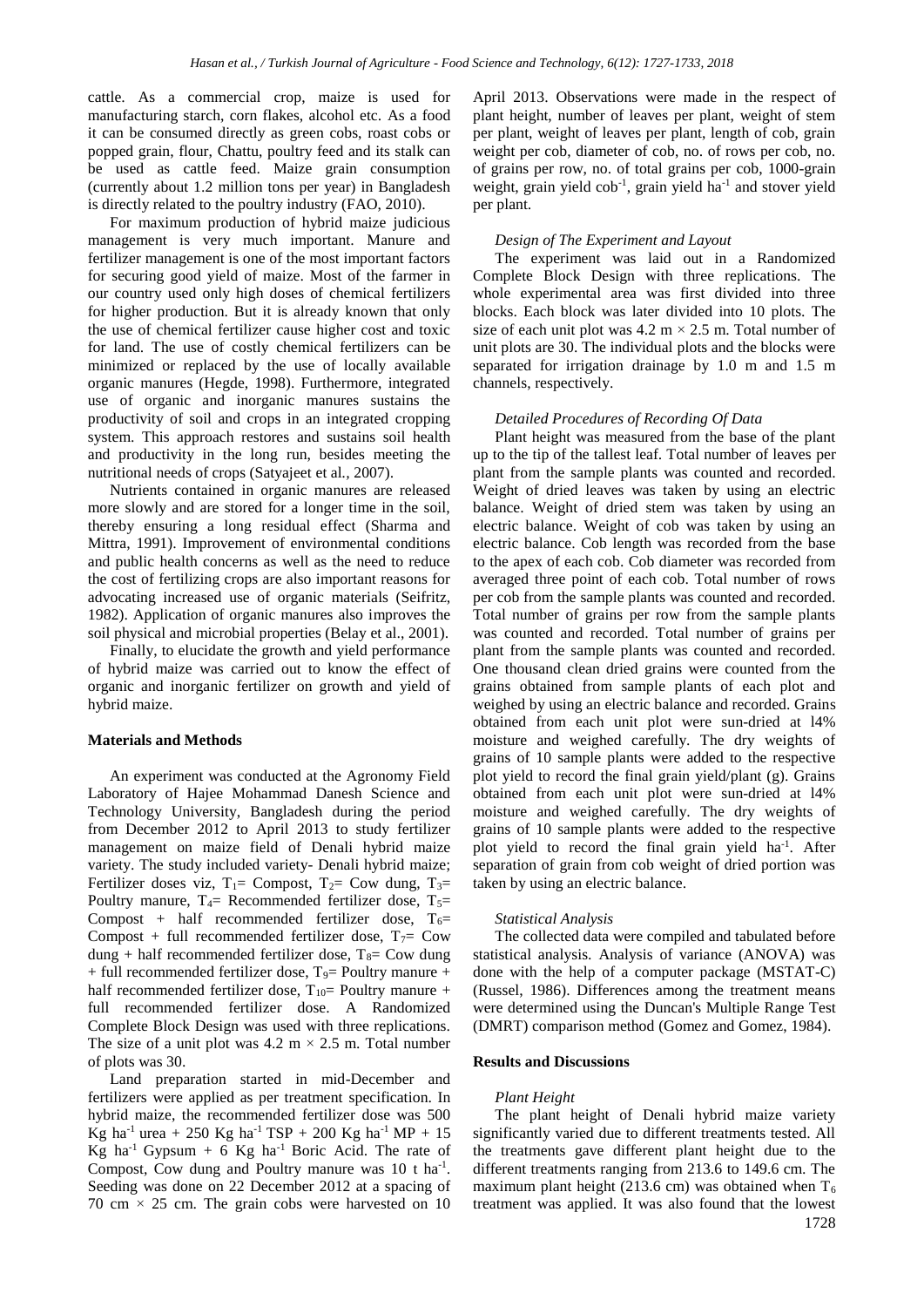plant height (149.6 cm) was noted with the treatment  $T_3$ (Table 1). The result may be the highest due to the use of compost with full recommended dose of fertilizer contains with all nutrients in balanced dose ultimately the plant may able to complete its growth in proper time with faster speed. On the other hand the lowest plant height was observed in the treatment  $T_1$  which contains only compost and cow dung. For that reason, the plant height may become lower due slow supply of nutrients.

# *Number of Leaves Per Plant*

The number of leaves per plant of different treatments varied from 12.47 to 10.17 and the maximum and the minimum number of leaves per plant were found in the treatment  $T_6$  and  $T_1$ ,  $T_2$  respectively. In  $T_6$  treatment recorded the highest number of leaves per plant which was statistically similar with  $T_8$  and  $T_{10}$  with the value of 12.37 and 12.43, respectively. Application of  $T_1$  and  $T_2$ treatments recorded the lowest number of leaves per plant  $(10.17)$  which was statically similar with  $T<sub>3</sub>$  treatment with the value of 10.30 (Table 1). The result may be highest due to the compost with full dose of fertilizer make the plant vigorous in its growth resulting higher number of leaves per plant observed. Besides this only compost or cow dung may not be able to supply balance nutrients for increasing number of leaves per plant.

#### *Weight of Leaves Per Plant*

Weight of leaves per plant of Denali hybrid maize varied significantly due to different treatments. The weight of leaves per plant ranged from 46.28 to 29.66 g. The highest value (46.28 g) was experienced in the treatment  $T_6$  which statistically significant with  $T_8$  and  $T_{10}$ treatments with the value of 46.09 and 45.53 g, respectively. The lowest weight of leaves (29.66 g) was obtained in the treatment  $T_3$  which statistically significant with  $T_1$  and  $T_2$  with the value of 29.80 and 29.67 g, respectively (Table 1). The result may be highest due to the highest supply of nutrients from compost with full dose of fertilizers which makes the leaves cells more strong resulting increasing in dry weight of leaves. On the other hand only, compost cow dung or poultry manure unable to supply sufficient food of the leaves resulting

lowest in dry weight. Similar result was found by Meille and Pellerin (2008).

# *Stem Weight Per Plant*

A significant variation in the parameter was noted due to different fertilizer treatments. The weight of stem per plant due to different treatments ranged from 80.13 g to 34.17 g. The highest value (80.13 g) of stem weight per plant manifested with the treatment  $T_6$  which was statistically similar with  $T_8$  and  $T_{10}$  with the values of 72.07 g and 70.48 g respectively.  $T_3$  treatment produced the lowest value (34.17 g) of stem weight per plant which was statistically similar with  $T_1$  and  $T_2$  treatment with the value 34.97 g and 35.22 g respectively (Table 1). The result of increasing stem weight was directly controlled by the combination of compost and full dose chemical fertilizer. The finding may be due to that with the treatment  $T<sub>6</sub>$  the cell of the stem may be more closer srtonger causes increasing in weight. In case of treatement  $T_1$ ,  $T_2$  and  $T_3$  the result in vice versa.

#### *Weight of Cob*

Cob weight of Denali hybrid maize varied significantly due to different treatments. The weight of cob ranged from 351.3 to 170.5 g. The highest value (351.3 g) was experienced in the treatment  $T_6$ . The lowest number of cob weight value (170.5 g) was obtained in the treatment  $T_3$  (Table 1). Research output might be the highest due to the compost and full recommended fertilizer dose and the cob may store highest amount of food from green parts of plants which causes increased weight of cob. Besides poultry manure unable to make plant srong that is why cob weight also lowest.

#### *Cob Length*

The length of cob was significantly varied by the use of compost and chemical fertilizers. It was showed that the cob length ranged from 22.45 to 5.15 cm. The highest cob length (22.45 cm) was found in the  $T_6$  treatment. The lowest result (15.15 cm) was recorded in  $T_2$  treatment which was statistically significant with  $T<sub>3</sub>$  treatment with the value of 15.43 cm (Table 1).

|  |  |  | Table 1 Yield and yield attributes of hybrid maize (Denali) as influenced by the organic and inorganic treatments |
|--|--|--|-------------------------------------------------------------------------------------------------------------------|
|  |  |  |                                                                                                                   |

|                |                    |                    |                    |                     |                    |                      | -- 0                  | -------            |                    |                      |
|----------------|--------------------|--------------------|--------------------|---------------------|--------------------|----------------------|-----------------------|--------------------|--------------------|----------------------|
| <b>TC</b>      | <b>PH</b>          | <b>LNP</b>         | <b>WDLP</b>        | <b>WSP</b>          | <b>WC</b>          | CL                   | CD                    | <b>NRC</b>         | <b>NGR</b>         | NGC                  |
| $T_1$          | 154.7 <sup>f</sup> | 10.17 <sup>c</sup> | 29.80 <sup>d</sup> | $34.97^{\circ}$     | 191.8 <sup>g</sup> | $16.06^e$            | $13.07^e$             | $15.27^{\circ}$    | 35.13 <sup>g</sup> | $537.3$ <sup>f</sup> |
| $T_2$          | $153.1^{\rm f}$    | 10.17c             | 29.67 <sup>d</sup> | $35.22^e$           | 180.2 <sup>h</sup> | $15.15$ <sup>f</sup> | $12.73$ <sup>ef</sup> | $15.20^{\circ}$    | 32.93 <sup>h</sup> | $504.6^{\circ}$      |
| $T_3$          | $149.6^{8}$        | 10.30 <sup>c</sup> | $29.66^{\rm d}$    | $34.17^e$           | $170.5^{\rm i}$    | $15.43^{\rm f}$      | 12.44 <sup>f</sup>    | 15.23 <sup>c</sup> | 31.93 <sup>1</sup> | $493.5^{8}$          |
| $T_4$          | $187.8^{\circ}$    | 11.10 <sup>b</sup> | $41.55^{b}$        | $62.30^{bc}$        | 271.4 <sup>d</sup> | 18.59c               | 16.07 <sup>c</sup>    | 16.87 <sup>b</sup> | 41.87c             | $685.0^{\circ}$      |
| $T_5$          | 182.9 <sup>d</sup> | 11.13 <sup>b</sup> | 36.09c             | 56.70 <sup>cd</sup> | $254.2^e$          | $18.47^{\circ}$      | $16.10^{\circ}$       | $16.53^{b}$        | 40.53 <sup>d</sup> | $670.9^{\circ}$      |
| $T_6$          | $213.6^a$          | $12.47^{\rm a}$    | 46.28 <sup>a</sup> | $80.13^{\rm a}$     | $351.3^{\circ}$    | $22.45^{\rm a}$      | $18.56^{\circ}$       | $18.67^{\rm a}$    | $48.63^{\rm a}$    | 798.3 <sup>a</sup>   |
| T <sub>7</sub> | $179.2^e$          | 11.03 <sup>b</sup> | $35.85^{\circ}$    | 49.14 <sup>d</sup>  | 231.9 <sup>f</sup> | 17.64 <sup>d</sup>   | 14.52 <sup>d</sup>    | 16.57 <sup>b</sup> | $39.00^e$          | 630.1 <sup>d</sup>   |
| $T_8$          | $205.6^b$          | 12.37 <sup>a</sup> | 46.09 <sup>a</sup> | $72.07^{ab}$        | $324.4^{b}$        | 20.19 <sup>b</sup>   | 17.27 <sup>b</sup>    | $18.67^{\rm a}$    | 44.87 <sup>b</sup> | 758.6 <sup>b</sup>   |
| $T_9$          | $178.0^e$          | 11.23 <sup>b</sup> | $35.66^{\circ}$    | $48.68^{d}$         | $225.3^{f}$        | 17.47 <sup>d</sup>   | 14.38 <sup>d</sup>    | 16.47 <sup>b</sup> | 38.10 <sup>f</sup> | 595.3 <sup>e</sup>   |
| $T_{10}$       | 203.4 <sup>b</sup> | $12.43^{\rm a}$    | $45.53^{\rm a}$    | $70.48^{ab}$        | $304.4^{\circ}$    | 20.60 <sup>b</sup>   | 17.03 <sup>b</sup>    | $18.70^{\rm a}$    | 44.23 <sup>b</sup> | 738.4 <sup>b</sup>   |
| <b>LSD</b>     | 2.723              | 0.466              | 1.686              | 11.310              | 8.986              | 0.482                | 0.601                 | 0.925              | 0.705              | 25.90                |
| $CV\%$         | 0.88               | 2.42               | 2.61               | 12.28               | 2.05               | 1.54                 | 2.31                  | 3.21               | 1.04               | 2.32                 |

TC: Treatment combination; PH: Plant height (cm); LNP: Leaves number plant<sup>-1</sup>; WDLP: Weight of dry leaves plant<sup>-1</sup>; WSP: Weight of stem plant<sup>-1</sup>; WC: Weight of cob (g); CL: Cob length (cm); CD: Cob diameter (cm); NRC: Number of rows cob<sup>-1</sup>; NGR: Number of grains row<sup>-1</sup>; NGC: Number of grains cob-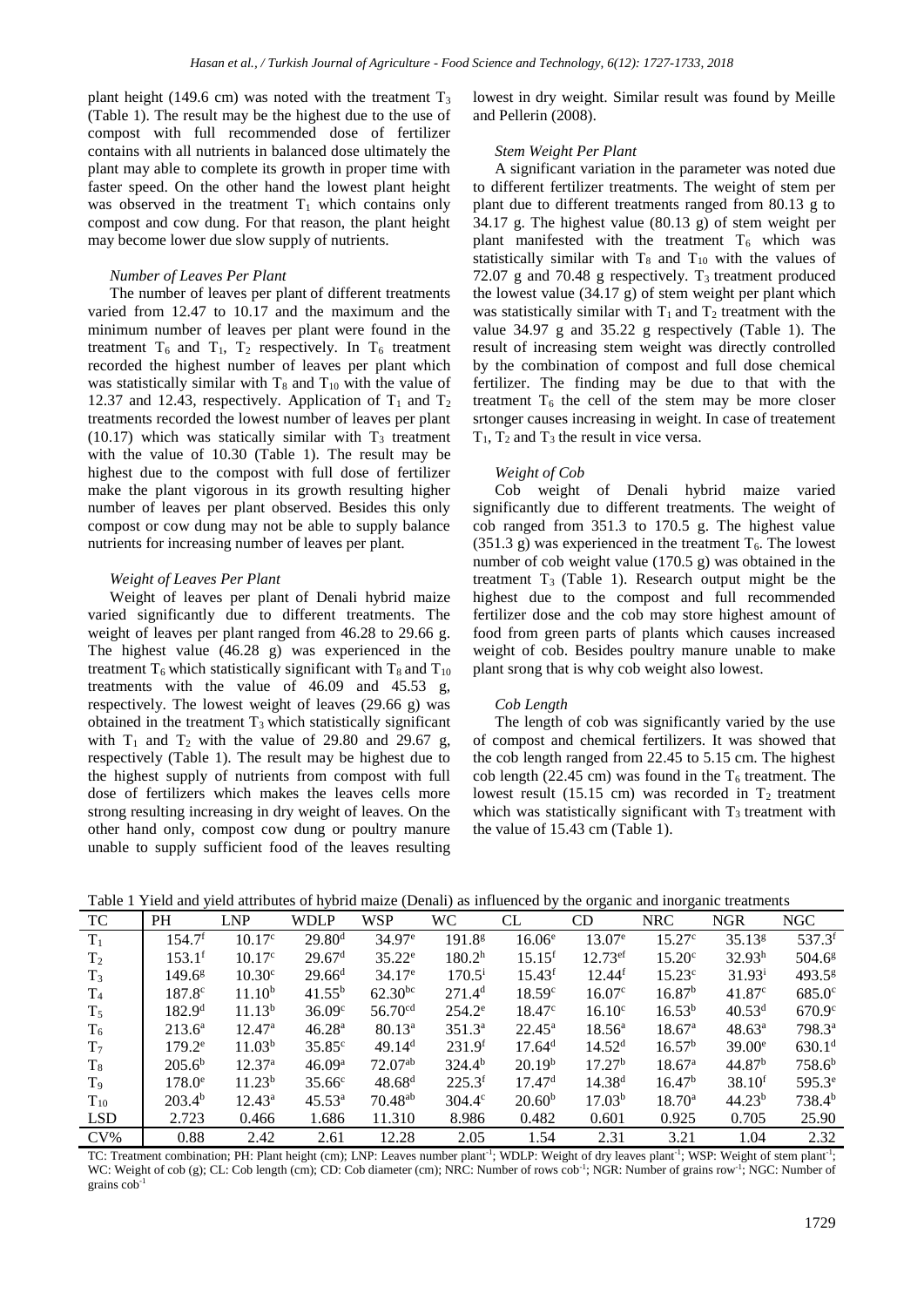Increasing of the cob length due to the application of T6 treatment for the reason of proper nutrient supply to the cob. There for the length was increased but in case of  $T_2$  the cob may devoid from recommended demand of nutrients resulting the lowest length of cob Bukhsh et al. (2012) was found similar result.

#### *Cob Diameter*

The effect of different fertilizer and organic manures treatment on cob diameter was significant. The cob diameter varied from 18.56 to 12.44 cm due to different treatments. The highest cob diameter (18.56 cm) was in  $T<sub>6</sub>$  treatment. The least value (12.44 cm) of cob diameter was recorded in the treatment  $T<sub>3</sub>$  that was statistically similar with  $T_2$  treatment with the value of 12.73 cm, respectively (Table 1). Research outcome might be due to that with the application of compost with full dose of fertilizer. The cob able to make its vigorous growth which causes increase in diameter. Sufficient nutrient supply may enhance the individual size of grain finally increase in cob diameter. But in case of only poultry manure it might be vice versa.

#### *Number of Rows Per Cob*

A significant variation of number of rows per cob was noted due to different fertilizer treatments. The number of rows cob-1 due to different treatments ranged from 18.70 to 15.20. The highest value (18.70) of number of rows per cob manifested with the treatment  $T_{10}$  which was statistically similar with  $T_6$  and  $T_8$  with the values of 18.67 and 18.67, respectively.  $T_2$  treatment recorded the lowest value 15.20 in the number of rows per cob. This treatment was statistically similar with  $T_1$  and  $T_3$ treatment with the value 15.27 and 15.23 respectively (Table 1). This result indicate that combined application of organic and inorganic fertilizer increases the number of rows per cob of hybrid maize. The result may be the highest due to the application of  $T_6$  treatment and the plant become more vigorous in growth which increases pollination of flower and increased the number of rows per cob.

# *No of Grains Per Row*

A significant variation in number of grains per row was reflected due to combined application of compost and fertilizers. The number of grains per row varied from different treatments. The maximum (48.63) and the minimum (31.93) number of grains per row were found in the treatment  $T_6$  and  $T_3$ , respectively (Table 1). The reason behind the result might be taken into consideration is that in their cases also enhance the amount of pollination that is why all grains may become vital and uniform. For this reason, the highest number of grains per row may be obtained in the application of the compost and full recommended fertilizer dose. For the application of poultry manure it might lack pollination and result was minimized.

#### *No of Grains Per Cob*

The effect of different fertilizer and organic manures on number of grains per cob was significant. The number of grains per cob varied from 798.3 to 493.5 due to different treatments. The number of highest grains per cob was (798.3) in treatment  $T_6$  (Table 1). The least number (493.5) of grains per cob was recorded in the treatment  $T_3$ that was statistically similar with  $T_2$  treatment. The result might be due to highest supply of nutrient. Similar results were found by Meille and Pellerin (2008) and Bukhsh et al. (2012).

# *1000-Grain Weight*

The result draws the attention about the effect of organic manures and inorganic fertilizer on 1000-grain weight of hybrid maize and the variation in weight was slim due to different treatments. The highest value (389.1 g) was noted in the treatment  $T_6$  (Fig. 1). The lowest value  $(292.4 \text{ g})$  in the treatment T<sub>3</sub>. Similar result was found by Jalali et al. (2010). Research output is such due to best development of each grain by  $T_6$  treatment which causes highest 1000-grain weight.

# *Grain Yield Per Cob*

The effect of incorporation of various types of organic and inorganic fertilizers on hybrid maize yield was found statistically significant. The highest grain yield per cob (302.1 g) was recorded in  $T_6$  treatment. On the other hand, the lowest grain yield per cob (140.7 g) was observed in  $T_3$  treatment (Fig. 2). Size of grain might be uniform and highest in weight which increase grain yield per cob Nagaraj et al. (2004) and Tasneem et al. (2004) were found similar result.

# *Grain Yield Per Hectare*

A significant variation of grain yield was noted due to different fertilizer treatments. The grain yield per hectare due to different treatments ranged from 18.12 to 8.49 t ha-<sup>1</sup>. The highest value  $(18.12 \text{ t} \text{ ha}^{-1})$  of grain yield per hectare manifested with the treatment  $T_6$ .  $T_3$  treatment produced the lowest value  $(8.49 \text{ t} \text{ ha}^{-1})$  of grain yield per hectare (Fig. 3). The result might be able to that their treatment increases individual grain weight as result the per hectare yield of grain increase. Nagaraj et al*.* (2004); Channabasavanna (2002) and Tasneem et al. (2004) were found similar result.

#### *Stover Yield Per Cob*

The effect of different fertilizers and organic manures treatment on stover yield per cob was statistically significant. The stover yield per cob varied from 41.24 to 20.75 g due to different treatments. Stover yield per cob was highest (41.24 g) with  $T_6$  treatment. The least value (20.75 g) of stover yield per cob was recorded in the treatment  $T_3$  that was statistically similar with  $T_1$  and  $T_2$ treatments with the value of 21.55 g and 21.20 g, respectively (Fig. 4). This variation of result might be due to application of various manures and various doses of chemical fertilizer with alone or combined. Achieng et al. (2012) was found the similar result.

# *Soil Available Nitrogen (SAN, kg ha-1 )*

The soil available nitrogen represents a fraction of the total nitrogen susceptible to absorption by plant. Nitrogen is generally taken up by the plant in the form of nitrate  $N_3$  form under aerobic and as  $NH_4$  ions under anaerobic condition of plant growth showed by Jat et al. (2013).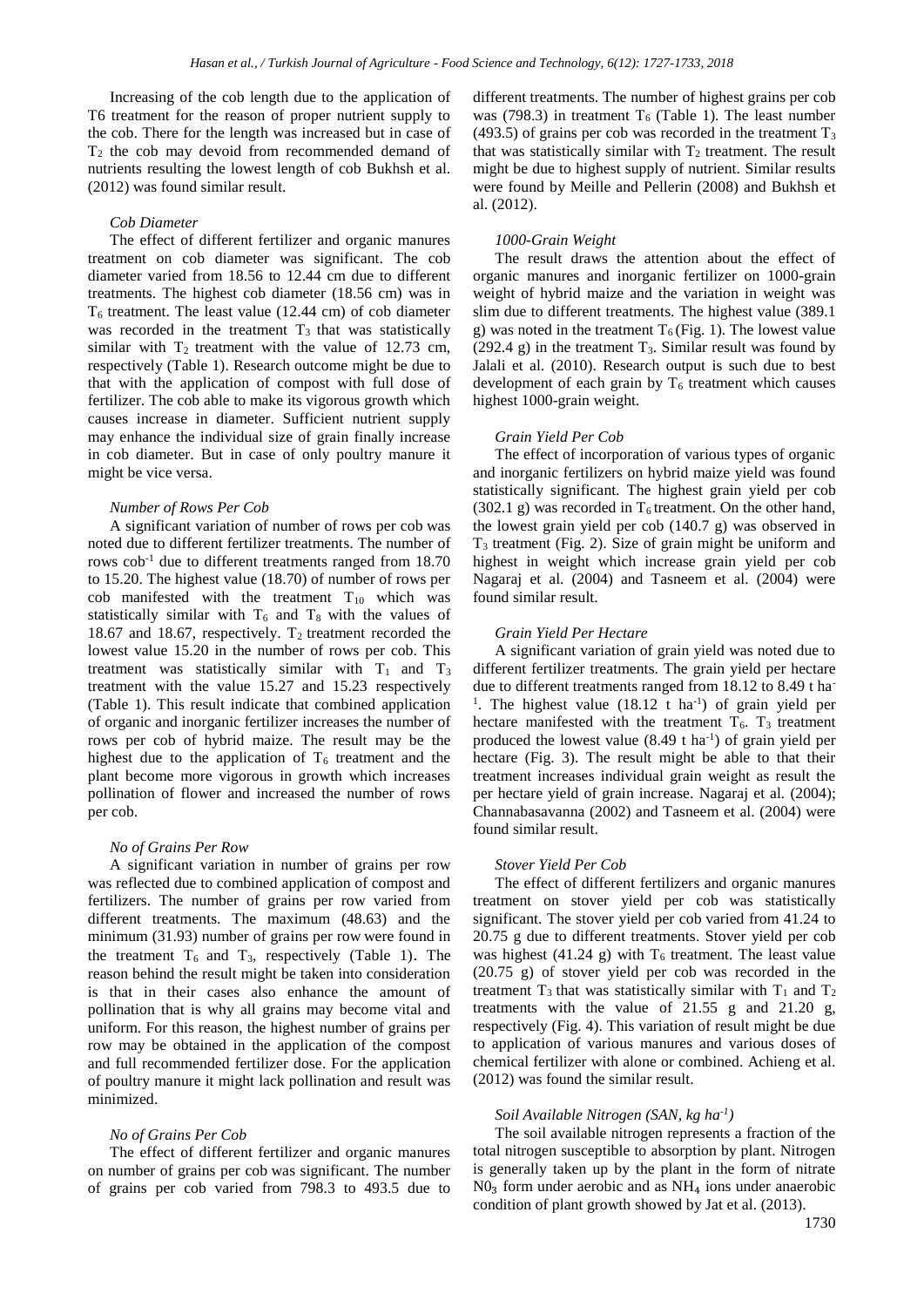

Figure 1 Effect of fertilizer treatments on 1000-grain weight on hybrid maize



Figure 2 Effect of fertilizer treatments on grain yield per cob on hybrid maize







Figure 4 Effect of fertilizer treatments on stover yield per cob on hybrid maize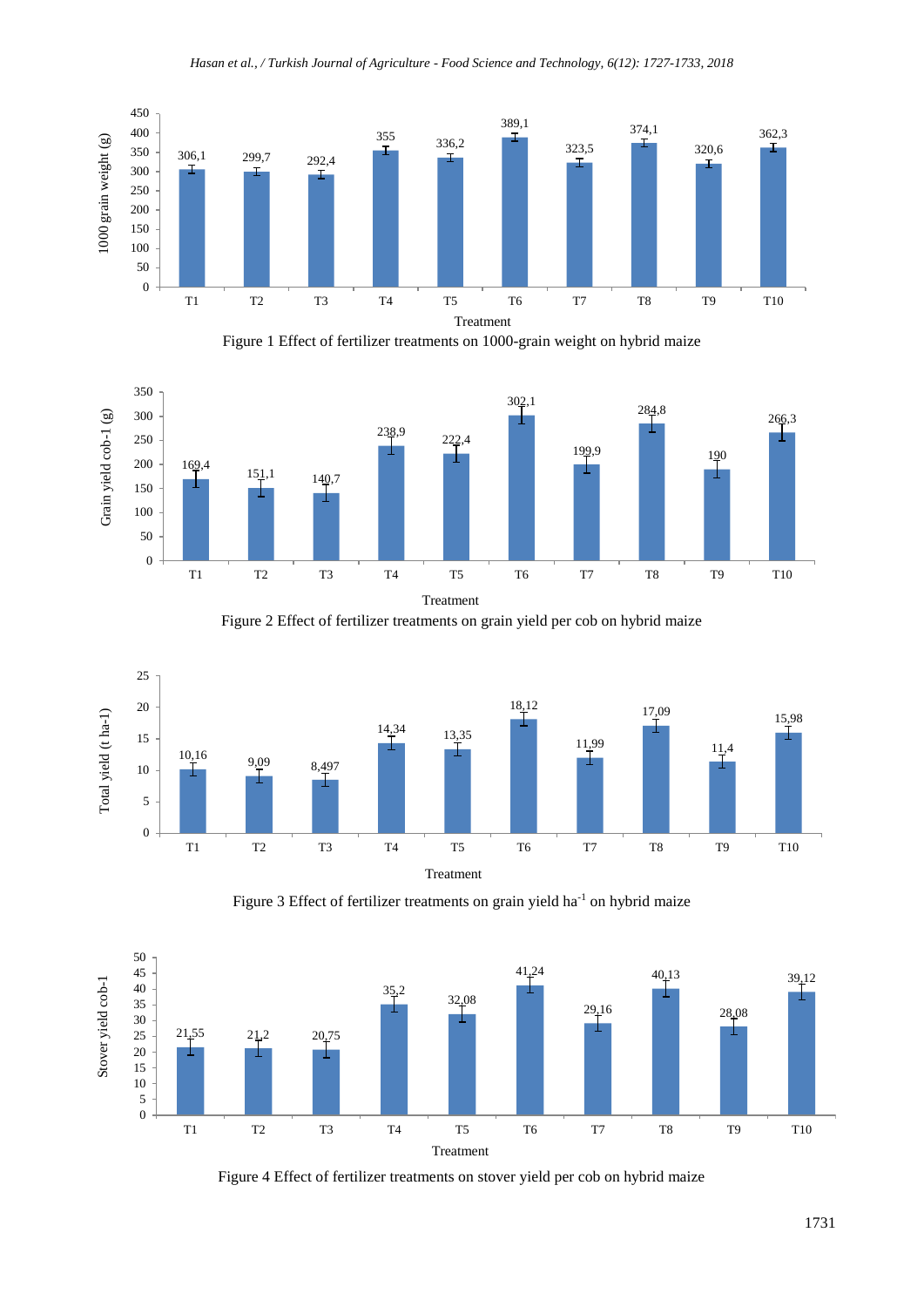Highly significant difference was recorded among the treatments used in the trial on soil available nitrogen after maize harvest. Compare to control  $T_1$  (Cow dung) which was recorded with the lowest SAN (370.05 kg ha<sup>-1</sup>) and other treatments after harvest,  $T_{10}$  (Poultry manure + full recommended fertilizer dose) was recorded with the highest SAN (537.16 kg ha<sup>-1</sup>) which contains a combination of organic and inorganic sources of nutrients

and which was found to be statistically the same with  $T_6$ (Compost + Full recommended fertilizer dose) (Table 2). The above result was in similar position with Sharma et al. (2012) who reported that application of FYM along with RDF increases overall land productivity than sole use of inorganic fertilizer and Chaudhry et al. (2009) revealed that integration of organic and inorganic sources of nutrient improved soil fertility status.

| Treatments combination | Soil Available N (kg/ha) | Soil Available P (kg/ha) | (%) Soil Organic Carbon |
|------------------------|--------------------------|--------------------------|-------------------------|
| $T_1$                  | $370.05^{\circ}$         | 12.30 <sup>c</sup>       | 0.66 <sup>d</sup>       |
| $T_2$                  | 477.35 <sup>ab</sup>     | 13.26 <sup>c</sup>       | 0.87 <sup>c</sup>       |
| $T_3$                  | $540.45^{\rm b}$         | 14.97 <sup>b</sup>       | $1.45^{\rm a}$          |
| T <sub>4</sub>         | $420.54^{bc}$            | 9.40 <sup>d</sup>        | 1.30 <sup>b</sup>       |
| $T_5$                  | 435.86 <sup>b</sup>      | 13.34c                   | 1.31 <sup>b</sup>       |
| $T_6$                  | $508.66^{ab}$            | $17.69^{ab}$             | $1.45^{ab}$             |
| $T_7$                  | $510.45^{ab}$            | 9.80 <sup>d</sup>        | 0.84 <sup>c</sup>       |
| $T_8$                  | 499.56 <sup>b</sup>      | 13.35 <sup>c</sup>       | $1.51^{\rm a}$          |
| T <sub>9</sub>         | 489.76 <sup>b</sup>      | $16.65^{b}$              | $1.45^{ab}$             |
| $T_{10}$               | 537.16 <sup>a</sup>      | $19.68^{\circ}$          | $1.43^{ab}$             |
| <b>LSD</b>             | 69.95                    | 1.50                     | 0.18                    |
| $CV\%$                 | 2.5                      | 1.5                      | 1.05                    |

Table 2 Soil properties after harvest influenced by the organic and inorganic treatments

# *Soil Available Phosphorus (SAP, kg ha-1 )*

The available soil P performed so many functions including root development, carbohydrate metabolism, flowers, seeds and fruit formation, formation of high energy bond in ATP and so showed by Jat et al. (2013). Highly significant difference was recorded due to effect of organic and inorganic fertilizers on SAP after harvest. Compared with the rest of the treatments used in this trial T<sup>4</sup> (full recommended dose of fertilizer) was found to have lowest SAP  $(9.4 \text{ kg} \text{ ha}^{-1})$  whereas,  $T_{10}$  (Poultry manure + full recommended dose of fertilizer) was recorded with highest SAP  $(19.68 \text{ kg ha}^{-1})$  more than any of the treatments used which was found to be statistically the same with  $T_6$  (Compost + Full recommended fertilizer dose) in their action towards improvement of SAP (Table 2). The result obtained are in similar position with Sharma et al. (2012) who reported that application of FYM along with RDF increases overall land productivity than sole use of inorganic fertilizer as well as Chaudhry et al. (2009), who shows that integration of organic and inorganic sources of nutrient improved soil fertility status.

# *Soil Organic Carbon SOC (%)*

Carbon was considered as the major constituent of organic matter and the estimation of organic matter are carried out through organic carbon which is considered to be about 58% of soil organic matter Jat, et al. (2013). Highly significant increase of SOC was observed due to the treatments effect on soil after harvest. The maximum increased of SOC (1.51%) at harvest was observed in plot containing the  $T_8$  (Cow dung + Full recommended fertilizer dose) which was statistically same with  $T_3$ ,  $T_6$ ,  $T_9$  and  $T_{10}$  and these resulted in superior growth and development of crop in such plots during the period of the trial, whereas the lowest increased (0.66%) among the

treatments was observed in  $T_1$  where only compost was used (Table 2). This result was similar to the reports shown by Sarwar et al. (2012) who reported that replacement of 25% or 50% N with organic manure increases the organic matter content in the soil after harvest as well as Kannan et al. (2013) who shows that integration of organic and inorganic nutrients sources resulted in maximum organic carbon whereas Ravi et al. (2012) reported that soil organic matter increases when poultry litter was applied on maize.

# **Conclusion**

A significant variation was observed among the treatments in respect of different parameters of hybrid maize. From the discussion it could be concluded that the application of compost  $10000$  Kg ha<sup>-1</sup> combined with chemical fertilizers of 500 Kg Urea ha<sup>-1</sup>, 250 Kg TSP ha<sup>-1</sup>, 200 Kg MoP ha-1 , 15 Kg Gypsum ha-1 , 6 Kg Boric acid ha<sup>-1</sup> increased the yield of hybrid maize than the single use or combination of cow dung and poultry manure with chemical fertilizers.

# **References**

- Achieng J, Ouma O, Dhiambo O, Muyekho F. 2010. Effect of farmyard manure and inorganic fertilizers on maize production. Agric. Biol. J. N. Am., 1(4): 430-439.
- BBS (Bangladesh Bureau of Statistics). 2010. Year book of a Agriculture Statistics. December, 2010. Ministry of Planning, Govt. Peoples Repub. Bangladesh. p. 104.
- Bekele S, Boddupalli MP, Hellin J, Bangziger M. 2011. Crops that feed the world Past successes and future challenges to the role played by maize in global food security. Food Security, 3(3): 307-327.